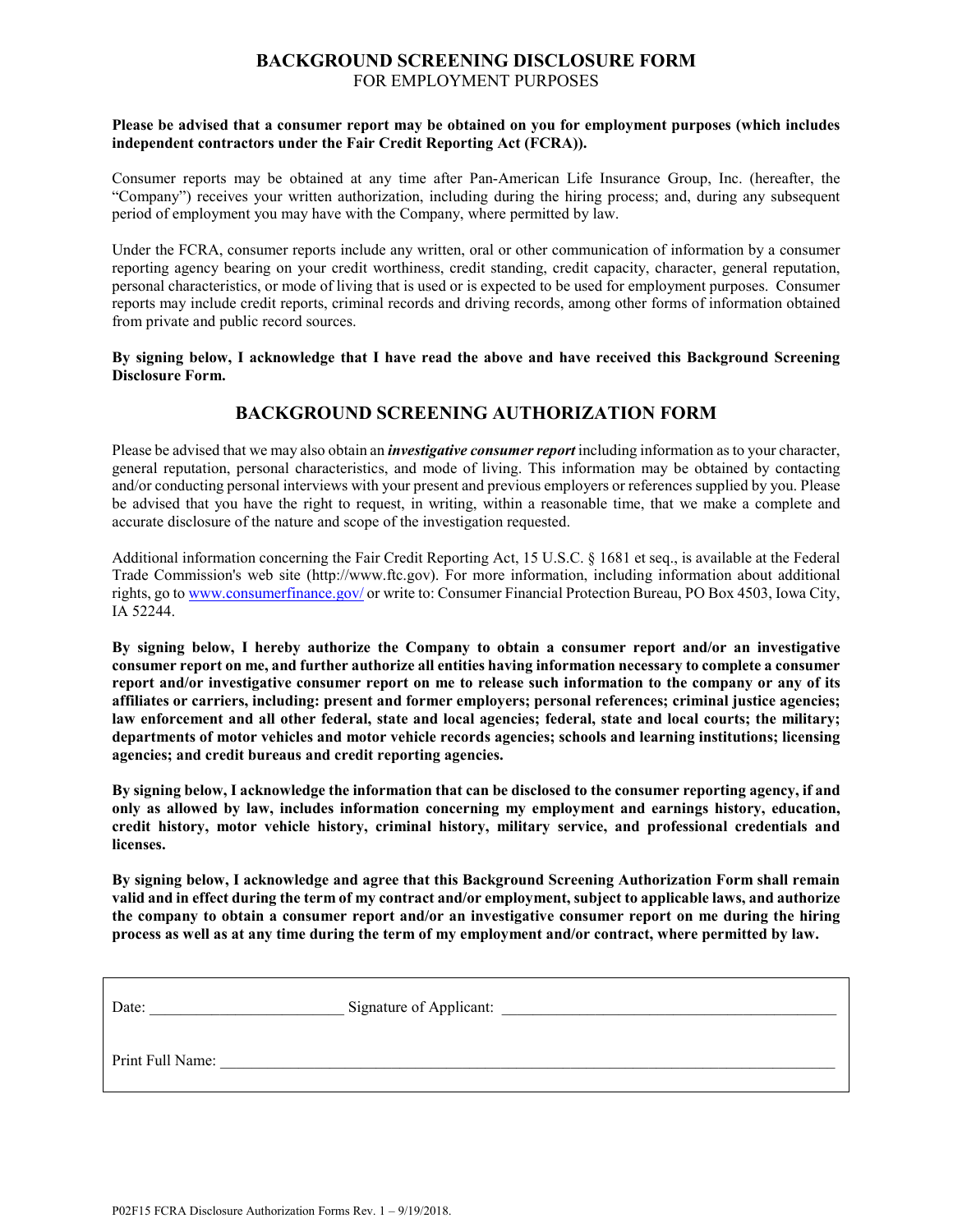## **STATE DISCLOSURES**

**Please be advised that a consumer report and/or investigative consumer report may be obtained on you for employment purposes. The consumer reporting agency that may provide the Company with your report is:** 

**Business Information Group, Inc. P.O. Box 541 Southampton, PA 18966 Telephone: (800) 260-1680 [www.bigreport.com](http://www.bigreport.com/)**

**BIG's privacy practices with respect to the preparation and processing of consumer reports and/or investigative consumer reports may be found at [http://www.bigreport.com/privacy-policy/.](http://www.bigreport.com/privacy-policy/)**

### **For Maine Applicants & Residents**

Upon request, you will be informed whether or not an investigative consumer report was requested, and if such a report was requested, the name and address of the consumer reporting agency furnishing the report. You may request and receive from us, within 5 business days of our receipt of your request, the name, address and telephone number of the nearest unit designated to handle inquiries for the consumer reporting agency issuing an investigative consumer report concerning you. You also have the right, under Maine law, to request and promptly receive from all such agencies copies of any reports.

### **For Massachusetts/Montana Applicants & Residents**

You have the right, upon request, to know whether the company ordered an investigative consumer report about you. You also have the right to ask the consumer reporting agency for a copy of any such report.

### **For Minnesota Applicants & Residents**

You have the right in most circumstances to submit a written request to the consumer reporting agency for a complete and accurate disclosure of the nature and scope of any consumer report the company ordered about you. The consumer reporting agency must provide you with this disclosure within five (5) business days after its receipt of your request or the report was requested by the company, whichever date is later. If an investigative consumer report is obtained, such a report may include information obtained through personal interviews regarding your character, general reputation, personal characteristics, or mode of living.

#### **For New Jersey Applicants & Residents**

You have the right to submit a request to the consumer reporting agency for a copy of any investigative consumer report the Company ordered about you. A full Summary of your Rights under New Jersey law is below.

#### **For New York Applicants & Residents**

You have the right, upon written request, to be informed of whether or not a consumer report and/or investigative consumer report was requested. If a consumer report is requested, you will be provided with the name and address of the consumer reporting agency furnishing the report.

### **For Washington Applicants & Residents**

If we request an investigative consumer report, you have the right, upon written request made within a reasonable period of time, to receive from us a complete and accurate disclosure of the nature and scope of the investigation. You are entitled to this disclosure within five business days after the date your request is received or we ordered the report, whichever is later. You have the right to request from the consumer reporting agency a summary of your rights and remedies under state law.

**Colorado, Connecticut, Maryland, Oregon, Vermont, and Washington Applicants and Residents:** If a report contains information bearing on your credit worthiness, credit standing or credit capacity, it will be because the information is substantially related to the position for which you are being considered/are currently occupying and to evaluate whether you would present an unacceptable risk of theft or other dishonest behavior in the position for which you are being considered/are currently occupying.

# **California, Minnesota, and Oklahoma Applicants & Residents:**

You have the right to receive a free copy of your background report. Please check this box if you would like a free copy of your report: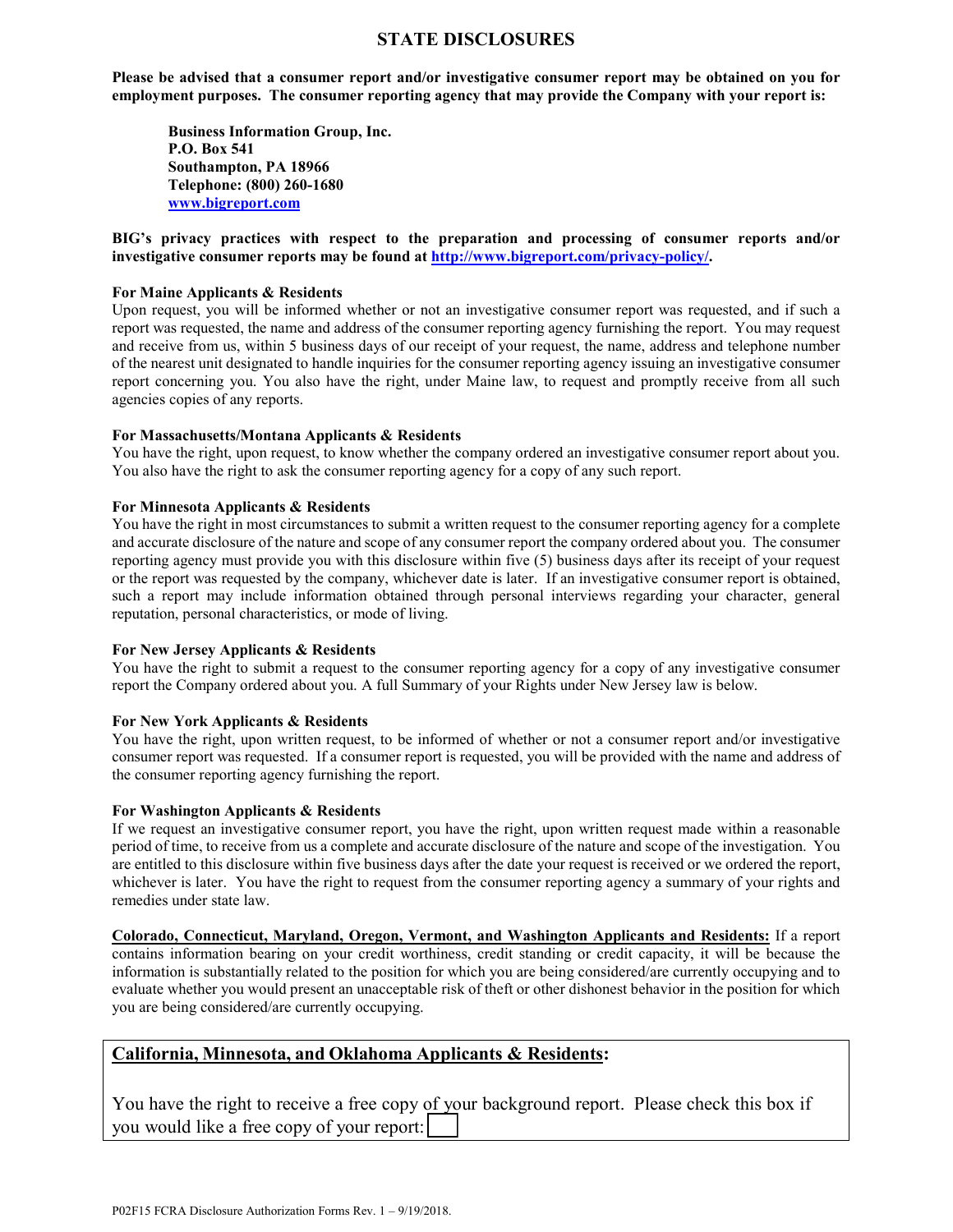### **CALIFORNIA DISCLOSURE DOCUMENT**

The Company may order an investigative consumer report on you in connection with your employment application, and if you are hired, or if you already work for the Company, may order additional such reports on you for employment purposes.

Such reports may contain information about your character, general reputation, personal characteristics, and mode of living. With respect to any investigative consumer report, the Company may investigate the information contained in your employment application and other background information about you, which may include information concerning your employment and earnings history, education, credit history, motor vehicle history, criminal history, military service, and professional credentials and licenses.

The consumer reporting agency ("CRA"), **BUSINESS INFORMATION GROUP, INC.**, will prepare the investigative consumer report for the company. The CRA's address is **P.O. Box 541, Southampton, PA 18966** and can be reached at **(800) 260-1680**. The privacy policies for the CRA can be found at its Web site: **[http://www.bigreport.com/privacy-policy/.](http://www.bigreport.com/privacy-policy/)**

### **SUMMARY OF RIGHTS UNDER CIVIL CODE SECTION 1786.22**

**(a)** An investigative consumer reporting agency shall supply files and information required under Section 1786.10 during normal business hours and on reasonable notice.

**(b)** Files maintained on a consumer shall be made available for the consumer's visual inspection, as follows:

**(1)** In person, if he or she appears in person and furnishes proper identification. A copy of his or her file shall also be available to the consumer for a fee not to exceed the actual costs of duplication services provided.

**(2)** By certified mail, if he or she makes a written request, with proper identification, for copies to be sent to a specified addressee. Investigative consumer reporting agencies complying with requests for certified mailings under this section shall not be liable for disclosures to third parties caused by mishandling of mail after such mailings leave the investigative consumer reporting agencies.

**(3)** A summary of all information contained in files on a consumer and required to be provided by Section 1786.10 shall be provided by telephone, if the consumer has made a written request, with proper identification for telephone disclosure, and the toll charge, if any, for the telephone call is prepaid by or charged directly to the consumer.

**(c)** The term "proper identification" as used in subdivision (b) shall mean that information generally deemed sufficient to identify a person. Such information includes documents such as a valid driver's license, social security account number, military identification card, and credit cards. Only if the consumer is unable to reasonably identify himself or herself with the information described above, may an investigative consumer reporting agency require additional information concerning the consumer's employment and personal or family history in order to verify his or her identity.

**(d)** The investigative consumer reporting agency shall provide trained personnel to explain to the consumer any information furnished him or her pursuant to Section 1786.10.

**(e)** The investigative consumer reporting agency shall provide a written explanation of any coded information contained in files maintained on a consumer. This written explanation shall be distributed whenever a file is provided to a consumer for visual inspection as required under Section 1786.22.

**(f)** The consumer shall be permitted to be accompanied by one other person of his or her choosing, who shall furnish reasonable identification. An investigative consumer reporting agency may require the consumer to furnish a written statement granting permission to the consumer reporting agency to discuss the consumer's file in such person's presence.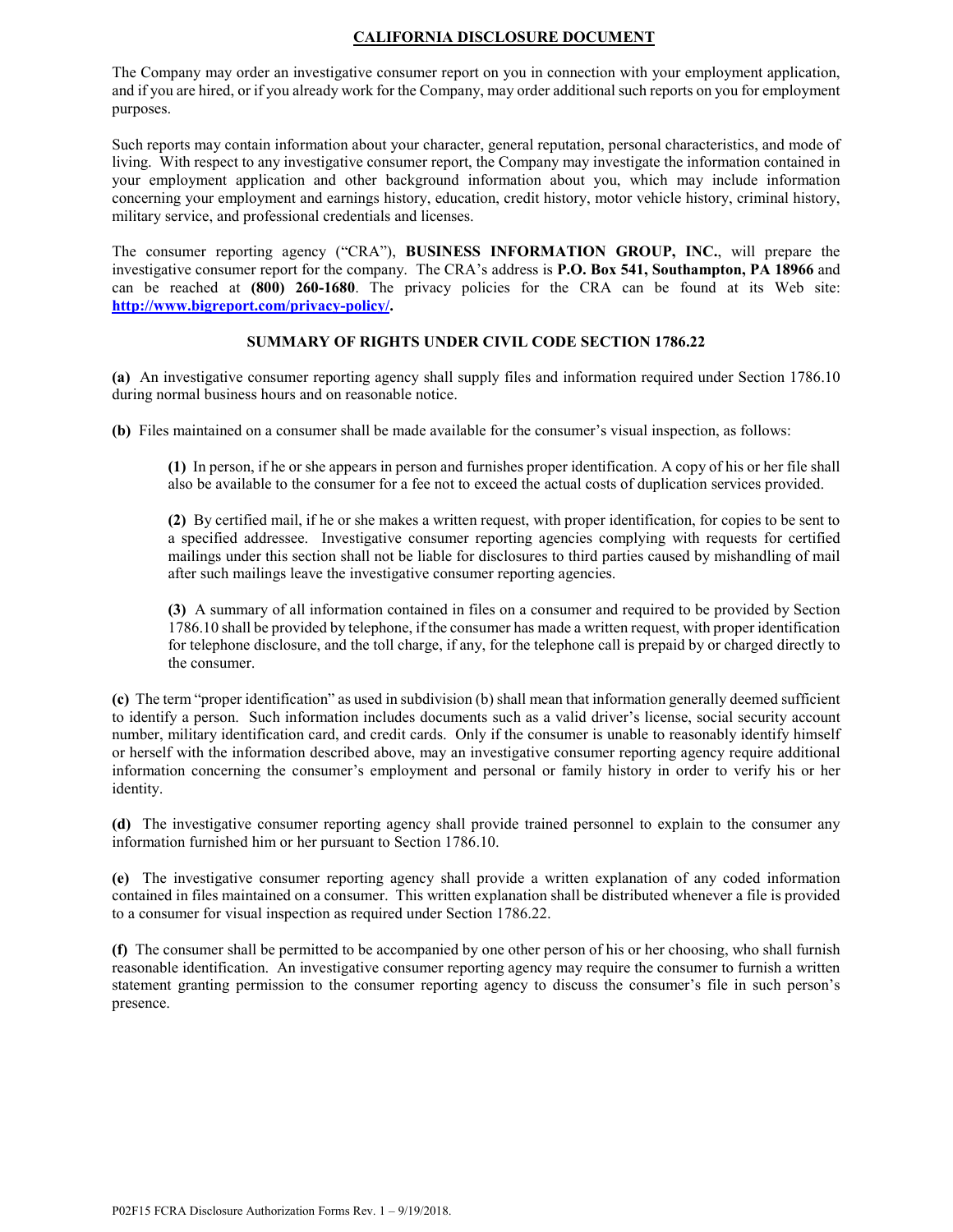### **CALIFORNIA APPLICANTS & RESIDENTS WHO WILL REQUIRE CREDIT REPORT REVIEW:**

Please be advised that your credit may be reviewed as part of this application process. A consumer credit report may be obtained through Business Information Group, Inc., P.O. Box 541, Southampton, PA 18966, Telephone (800) 260-1680, www.bigreport.com.

Specifically, the basis for review pursuant to California law (Section 1024.5(a) of the Labor Code) is:

| You have the right to receive a free copy of your consumer credit report. Please check this box if you would |  |
|--------------------------------------------------------------------------------------------------------------|--|
| like a free copy of your report: $\Box$                                                                      |  |

# **Special Notice for Consumer Credit Report Review CALIFORNIA LABOR CODE SECTION 1024.5**

California's new labor code provision severely restricts an employer's ability to conduct credit checks on employees. Labor Code 1024.5 only allows employers to conduct credit checks for employees who meet one of the following categories:

- A managerial position.
- A position in the State Department of Justice.
- That of a sworn peace officer or other law enforcement position.
- A position for which the information contained in the report is required by law to be disclosed or obtained.
- A position that involves regular access, for any purpose other than the routine solicitation and processing of credit card applications in a retail establishment, to all of the following types of information of any one person:
	- o (A) Bank or credit card account information.
	- o (B) Social security number.
	- o (C) Date of birth.
- A position in which the person is, or would be, any of the following:
	- o (A) A named signatory on the bank or credit card account of the employer.
	- $\circ$  (B) Authorized to transfer money on behalf of the employer.<br>  $\circ$  (C) Authorized to enter into financial contracts on behalf of t
	- (C) Authorized to enter into financial contracts on behalf of the employer.
- A position that involves access to confidential or proprietary information, including a formula, pattern, compilation, program, device, method, technique, process or trade secret that (i) derives independent economic value, actual or potential, from not being generally known to, and not being readily ascertainable by proper means by, other persons who may obtain economic value from the disclosure or use of the information, and (ii) is the subject of an effort that is reasonable under the circumstances to maintain secrecy of the information.
- A position that involves regular access to cash totaling ten thousand dollars  $(\$10,000)$  or more of the employer, a customer, or client, during the workday.

**EXEMPT INDUSTRIES:** This section does not apply to a person or business subject to Sections 6801 to 6809, inclusive, of Title 15 of the United States Code and state and federal statutes or regulations implementing those sections if the person or business is subject to compliance oversight by a state or federal regulatory agency with respect to those laws. Sections 6801 to 6809 include the following industries (which are excluded from this law):

- National banks, Federal branches and Federal agencies of foreign banks, and any subsidiaries of such entities (except brokers, dealers, persons providing insurance, investment companies, and investment advisers), by the Office of the Comptroller of the Currency;
- Member banks of the Federal Reserve System (other than national banks), branches and agencies of foreign banks (other than Federal branches, Federal agencies, and insured State branches of foreign banks), commercial lending companies owned or controlled by foreign banks, organizations operating under section 25 or 25A of the Federal Reserve Act [12 U.S.C. 601 et seq., 611 et seq.], and bank holding companies and their nonbank subsidiaries or affiliates (except brokers, dealers, persons providing insurance, investment companies, and investment advisers), by the Board of Governors of the Federal Reserve System;
- Banks insured by the Federal Deposit Insurance Corporation (other than members of the Federal Reserve System), insured State branches of foreign banks, and any subsidiaries of such entities (except brokers,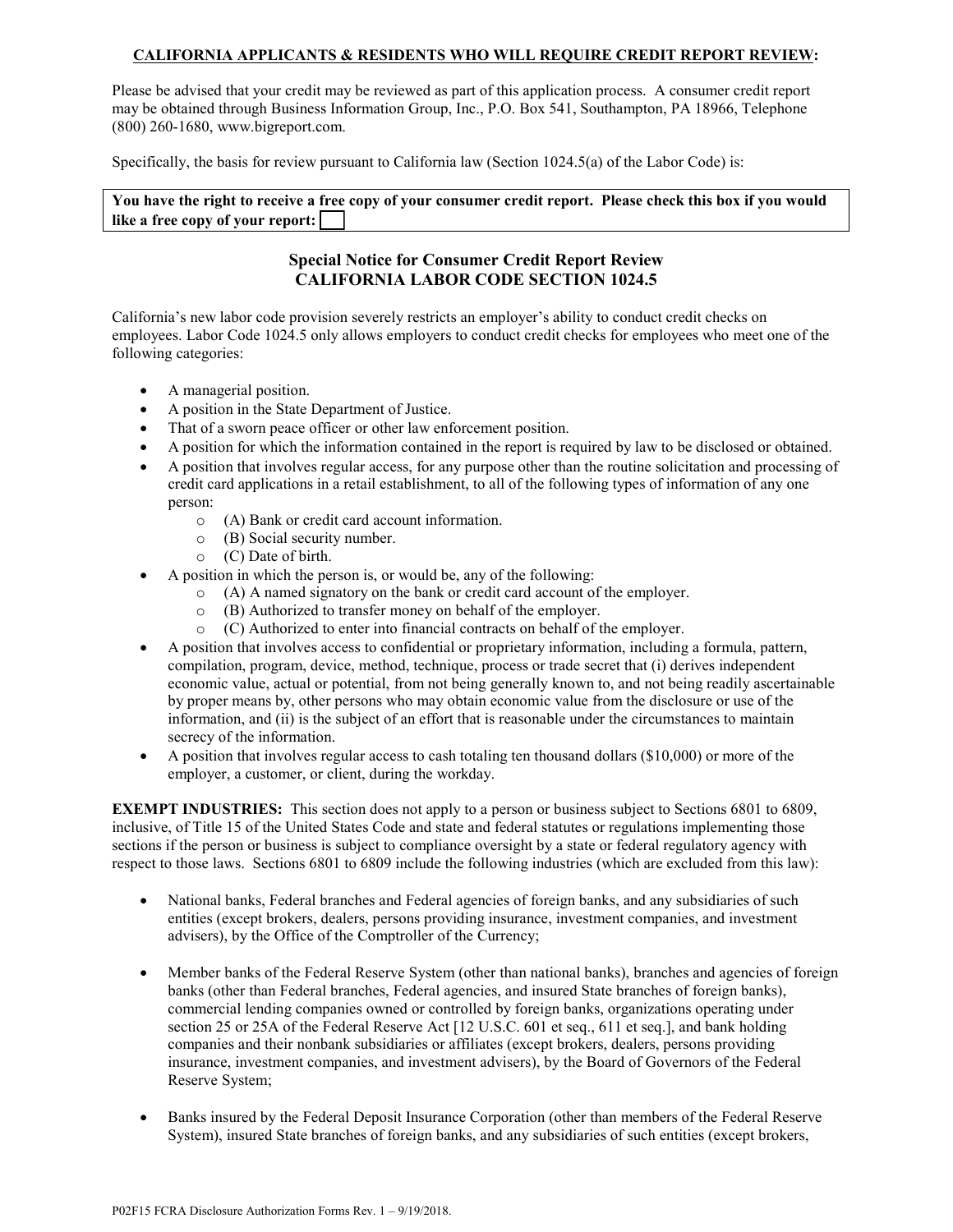dealers, persons providing insurance, investment companies, and investment advisers), by the Board of Directors of the Federal Deposit Insurance Corporation; and

- Savings associations the deposits of which are insured by the Federal Deposit Insurance Corporation, and any subsidiaries of such savings associations (except brokers, dealers, persons providing insurance, investment companies, and investment advisers), by the Director of the Office of Thrift Supervision.
- Under the Federal Credit Union Act [12 U.S.C. 1751 et seq.], by the Board of the National Credit Union Administration with respect to any federally insured credit union, and any subsidiaries of such an entity.
- Under the Securities Exchange Act of 1934 [15 U.S.C. 78a et seq.], by the Securities and Exchange Commission with respect to any broker or dealer.
- Under the Investment Company Act of 1940 [15 U.S.C. 80a–1 et seq.], by the Securities and Exchange Commission with respect to investment companies.
- Under the Investment Advisers Act of 1940 [15 U.S.C. 80b–1 et seq.], by the Securities and Exchange Commission with respect to investment advisers registered with the Commission under such Act.
- Under State insurance law, in the case of any person engaged in providing insurance, by the applicable State insurance authority of the State in which the person is domiciled, subject to section 6701 of this title.
- Under the Federal Trade Commission Act [15 U.S.C. 41 et seq.], by the Federal Trade Commission for any other financial institution or other person that is not subject to the jurisdiction of any agency or authority under paragraphs (1) through (6) of this subsection.

#### **New Jersey Residents or Employees**

Under the New Jersey Fair Credit Reporting Act (NJFCRA or the "Act"), an employer, before taking adverse employment action, is required to provide the applicant or employee with a summary of their rights under the Act with respect to consumer reports or investigative consumer reports obtained for employment purposes from a consumer reporting agency (CRA). This Summary is intended to serve that purpose.

You can find the complete text of the NJCRA, N.J. Stat. §§56:11-29 – 56:11-41, at the New Jersey State Legislature's web site (http://www.njleg.state.nj.us/). You may have additional rights under the federal Fair Credit Reporting Act, 15 U.S.C. 1681-1681u, which is available on the Internet at the Federal Trade Commission's website [\(http://www.ftc.gov\)](http://www.ftc.gov/).

• **You must consent to the procurement for employment purposes of a report about you.** Before an employer can obtain a report about you from a CRA, the employer must provide you with notice that it will request the report and obtain your consent to that request. A CRA may not give out information about you to the employer, or prospective employer, without your written consent.

• **You must be told if information in your file has been used against you for employment purposes.** An employer who uses information from a consumer or investigative consumer report to take action against you -- such as denying an application for employment or terminating employment -- must tell you that its decision is based in whole or in part on the report. The employer also must provide you with a description of your rights under the NJCRA and a reasonable opportunity to dispute with the CRA any information on which the employer relied.

**• You have a right to know what is in your file.** You may request and obtain all the information about you in the file of a CRA and a list of everyone who has recently requested your file. These disclosures may be made in person, over the telephone or by any other reasonable method available to the CRA. Additionally, you are entitled to one free consumer report every 12 months, upon request. You may be charged a limited fee for a second or subsequent report requested by you during a 12 month period.

**• You have a right to dispute incomplete or inaccurate information.** If you identify information in your file that is incomplete or inaccurate, and you notify the consumer reporting agency directly of the dispute, the CRA will reinvestigate without charge and record the current status of the disputed information before the end of thirty business days, unless your dispute is frivolous or irrelevant. The CRA must give you a written report of the investigation.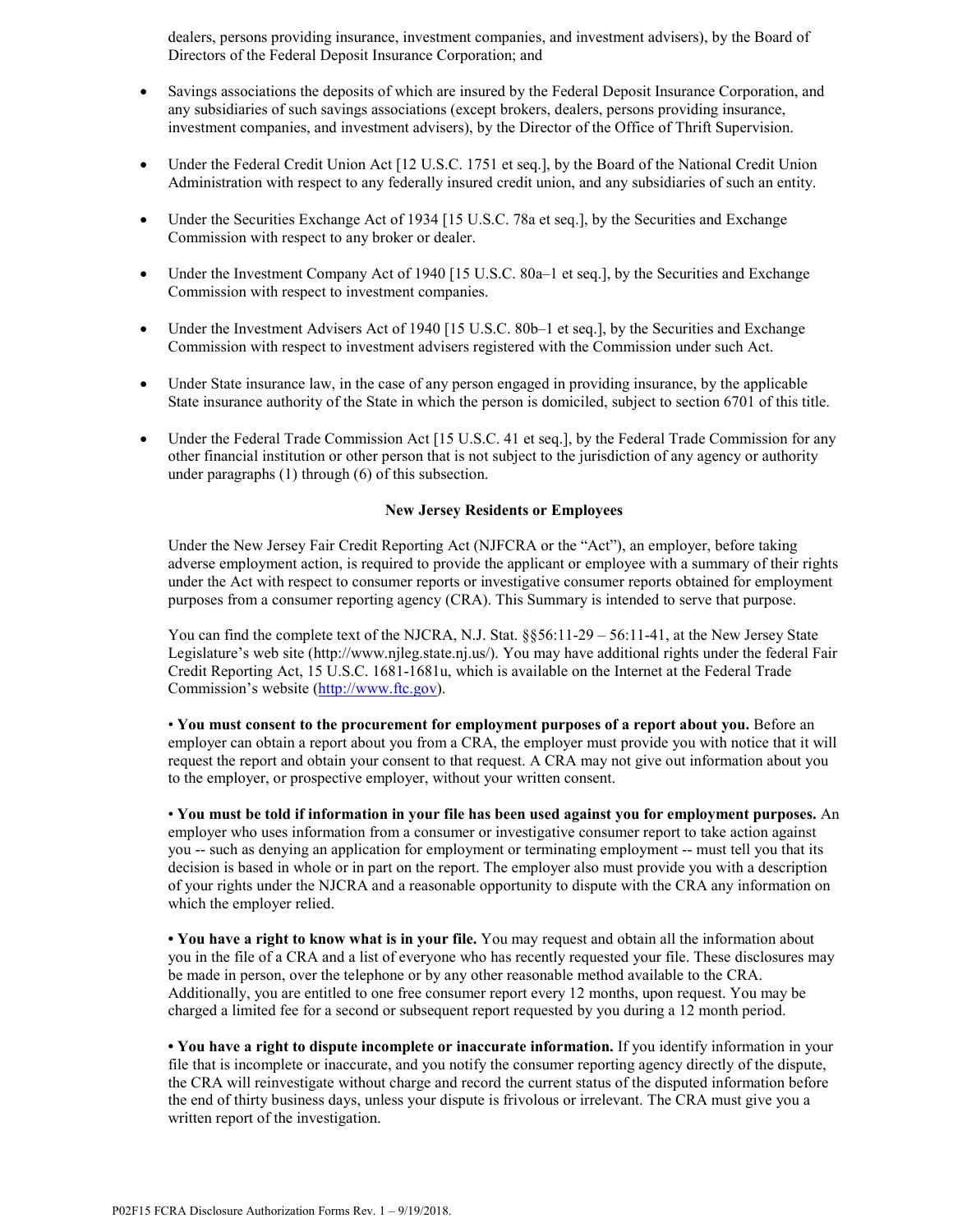**• Consumer reporting agencies must correct or delete inaccurate, incomplete or unverifiable information.** Upon completion of the reinvestigation, if the information you disputed is found to be inaccurate or cannot be verified, the CRA will delete the information within 30 days after you dispute it and notify you of the correction. If the reinvestigation does not resolve your dispute, you may file with the CRA a brief statement setting forth the nature of your dispute. The statement will be placed in your consumer file and in any subsequent report containing the information you disputed.

• **Consumer reporting agencies may not report outdated negative information.** In most cases, a CRA may not report negative information that is more than seven years old, or bankruptcies that are more than ten years old.

• **You may place a security freeze on your credit report. A** security freeze prevents your credit file from being shared with potential creditors or insurance companies. You may request a security freeze by contacting by calling the following toll-free telephone number(s): TransUnion: 888-909-8872, Experian: 888-397-3742, Equifax: 800-685-1111 (NY residents please call 1-800-349-9960). TransUnion, Experian and Equifax can also be reached at the following addresses:

TransUnion LLC P.O. Box 2000 Chester, PA 19016 [https://freeze.transunion.com](https://freeze.transunion.com/)

Experian Security Freeze P.O. Box 9554 Allen, TX 75013 [www.experian.com/freeze](http://www.experian.com/freeze)

Equifax Security Freeze P.O. Box 105788 Atlanta, GA 30348 [https://www.freeze.equifax.com](https://www.freeze.equifax.com/)

A fee may be charged for providing this service

● You can seek damages for noncompliance under the NJFCRA.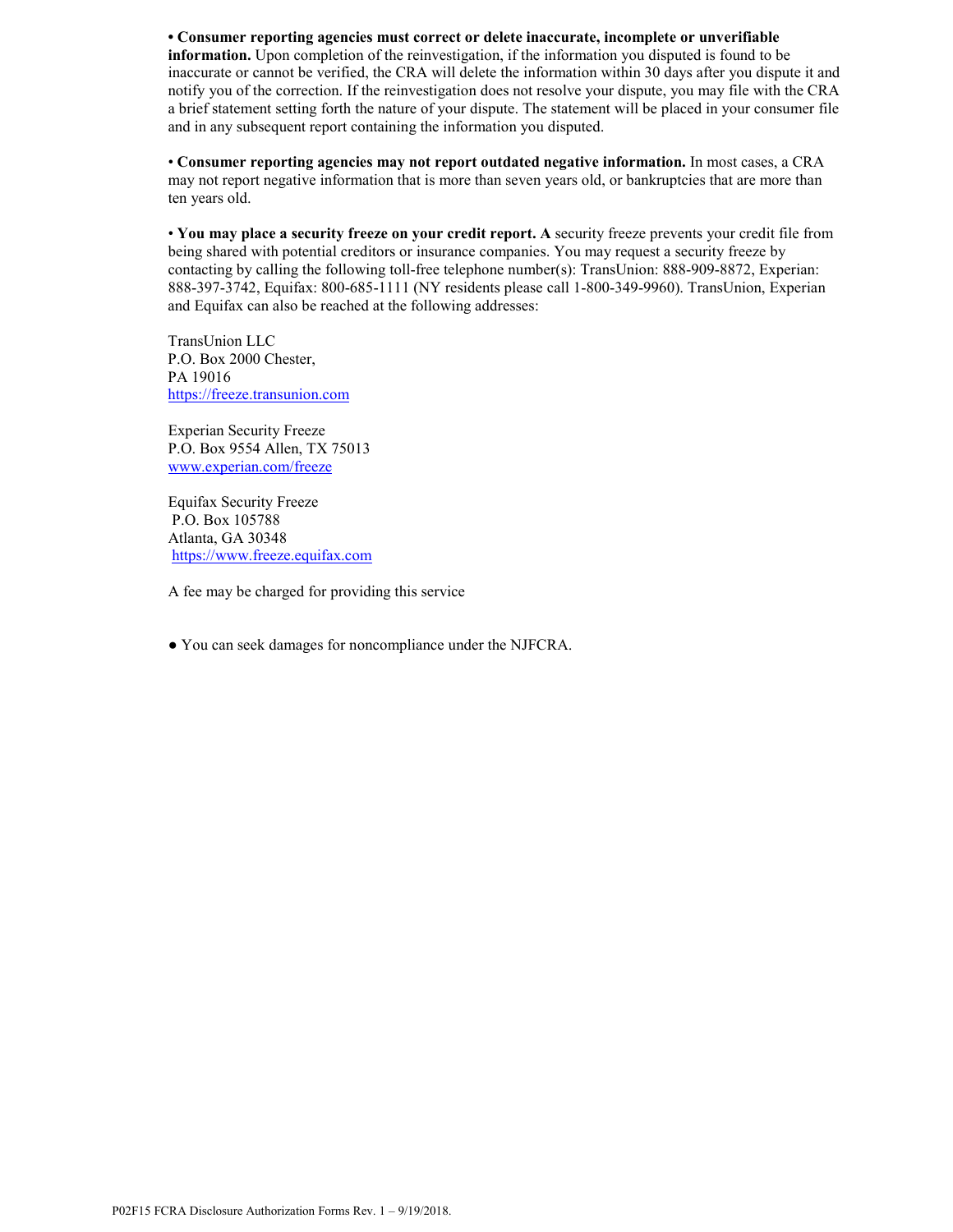## *Para información en español, visite [www.consumerfinance.gov/learnmore](http://www.consumerfinance.gov/learnmore) o escribe al Consumer Financial Protection Bureau, 1700 G Street N.W., Washington, DC 20552.*

## **A Summary of Your Rights Under the Fair Credit Reporting Act**

The federal Fair Credit Reporting Act (FCRA) promotes the accuracy, fairness, and privacy of information in the files of consumer reporting agencies. There are many types of consumer reporting agencies, including credit bureaus and specialty agencies (such as agencies that sell information about check writing histories, medical records, and rental history records). Here is a summary of your major rights under the FCRA. **For more information, including information about additional rights, go to [www.consumerfinance.gov/learnmore](http://www.consumerfinance.gov/learnmore) or write to: Consumer Financial Protection Bureau, 1700 G Street N.W., Washington, DC 20552.**

- **You must be told if information in your file has been used against you.** Anyone who uses a credit report or another type of consumer report to deny your application for credit, insurance, or employment - or to take another adverse action against you - must tell you, and must give you the name, address, and phone number of the agency that provided the information.
- **You have the right to know what is in your file.** You may request and obtain all the information about you in the files of a consumer reporting agency (your "file disclosure"). You will be required to provide proper identification, which may include your Social Security number. In many cases, the disclosure will be free. You are entitled to a free file disclosure if:
	- a person has taken adverse action against you because of information in your credit report;
	- you are the victim of identity theft and place a fraud alert in your file;
	- your file contains inaccurate information as a result of fraud;
	- you are on public assistance;
	- you are unemployed but expect to apply for employment within 60 days.

In addition, all consumers are entitled to one free disclosure every 12 months upon request from each nationwide credit bureau and from nationwide specialty consumer reporting agencies. See [www.consumerfinance.gov/learnmore](http://www.consumerfinance.gov/learnmore) for additional information.

- **You have the right to ask for a credit score.** Credit scores are numerical summaries of your creditworthiness based on information from credit bureaus. You may request a credit score from consumer reporting agencies that create scores or distribute scores used in residential real property loans, but you will have to pay for it. In some mortgage transactions, you will receive credit score information for free from the mortgage lender.
- **You have the right to dispute incomplete or inaccurate information**. If you identify information in your file that is incomplete or inaccurate, and report it to the consumer reporting agency, the agency must investigate unless your dispute is frivolous. See [www.consumerfinance.gov/learnmore](http://www.consumerfinance.gov/learnmore) for an explanation of dispute procedures.
- **Consumer reporting agencies must correct or delete inaccurate, incomplete, or unverifiable information**. Inaccurate, incomplete or unverifiable information must be removed or corrected, usually within 30 days. However, a consumer reporting agency may continue to report information it has verified as accurate.
- **Consumer reporting agencies may not report outdated negative informatio**n. In most cases, a consumer reporting agency may not report negative information that is more than seven years old, or bankruptcies that are more than 10 years old.
- **Access to your file is limited.** A consumer reporting agency may provide information about you only to people with a valid need – usually to consider an application with a creditor, insurer, employer, landlord, or other business. The FCRA specifies those with a valid need for access.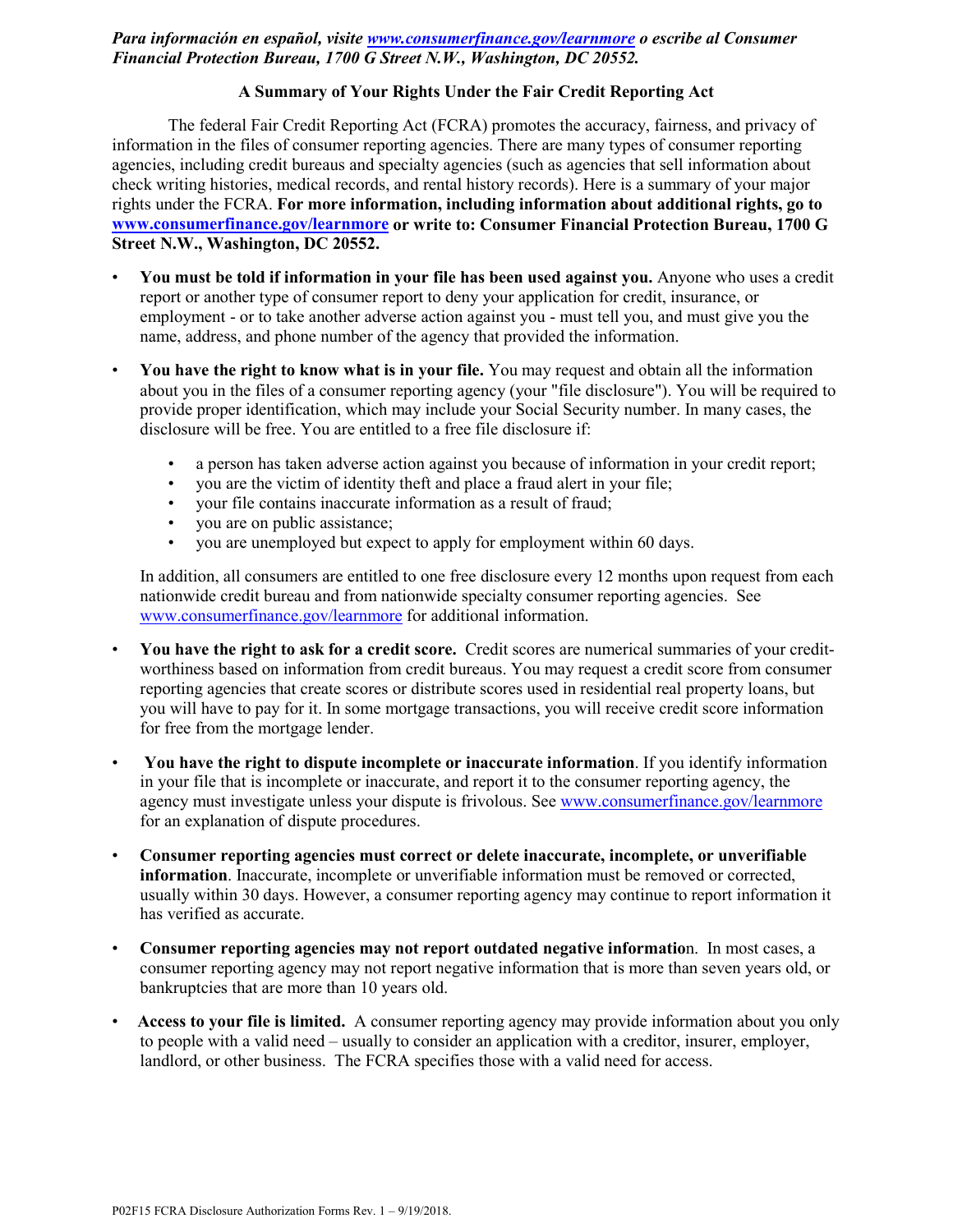- **You must give your consent for reports to be provided to employers.** A consumer reporting agency may not give out information about you to your employer, or a potential employer, without your written consent given to the employer. Written consent generally is not required in the trucking industry. For more information, go to [www.consumerfinance.gov/learnmore.](http://www.consumerfinance.gov/learnmore)
- **You may limit "prescreened" offers of credit and insurance you get based on information in your credit report.** Unsolicited "prescreened" offers for credit and insurance must include a toll-free phone number you can call if you choose to remove your name and address from the lists these offers are based on. You may opt out with the nationwide credit bureaus at 1-888-5-OPTOUT (1-888-567- 8688).
- The following FCRA right applies with respect to nationwide consumer reporting agencies:

# **CONSUMERS HAVE THE RIGHT TO OBTAIN A SECURITY FREEZE**

**You have a right to place a "security freeze" on your credit report, which will prohibit a consumer reporting agency from releasing information in your credit report without your express authorization.** The security freeze is designed to prevent credit, loans, and services from being approved in your name without your consent. However, you should be aware that using a security freeze to take control over who gets access to the personal and financial information in your credit report may delay, interfere with, or prohibit the timely approval of any subsequent request or application you make regarding a new loan, credit, mortgage, or any other account involving the extension of credit.

As an alternative to a security freeze, you have the right to place an initial or extended fraud alert on your credit file at no cost. An initial fraud alert is a 1-year alert that is placed on a consumer's credit file. Upon seeing a fraud alert display on a consumer's credit file, a business is required to take steps to verify the consumer's identity before extending new credit. If you are a victim of identity theft, you are entitled to an extended fraud alert, which is a fraud alert lasting 7 years.

A security freeze does not apply to a person or entity, or its affiliates, or collection agencies acting on behalf of the person or entity, with which you have an existing account that requests information in your credit report for the purposes of reviewing or collecting the account. Reviewing the account includes activities related to account maintenance, monitoring, credit line increases, and account upgrades and enhancements.

- **You may seek damages from violators**. If a consumer reporting agency, or in some cases a user of consumer reports or a furnisher of information to a consumer reporting agency violates the FCRA, you may be able to sue in state or federal court.
- **Identity theft victims and active duty military personnel have additional rights.** For more information, visit [www.consumerfinance.gov/learnmore.](http://www.consumerfinance.gov/learnmore)

**States may enforce the FCRA, and many states have their own consumer reporting laws. In some cases, you may have more rights under state law. For more information, contact your state or local consumer protection agency or your state Attorney General. For information about your federal rights, contact:**